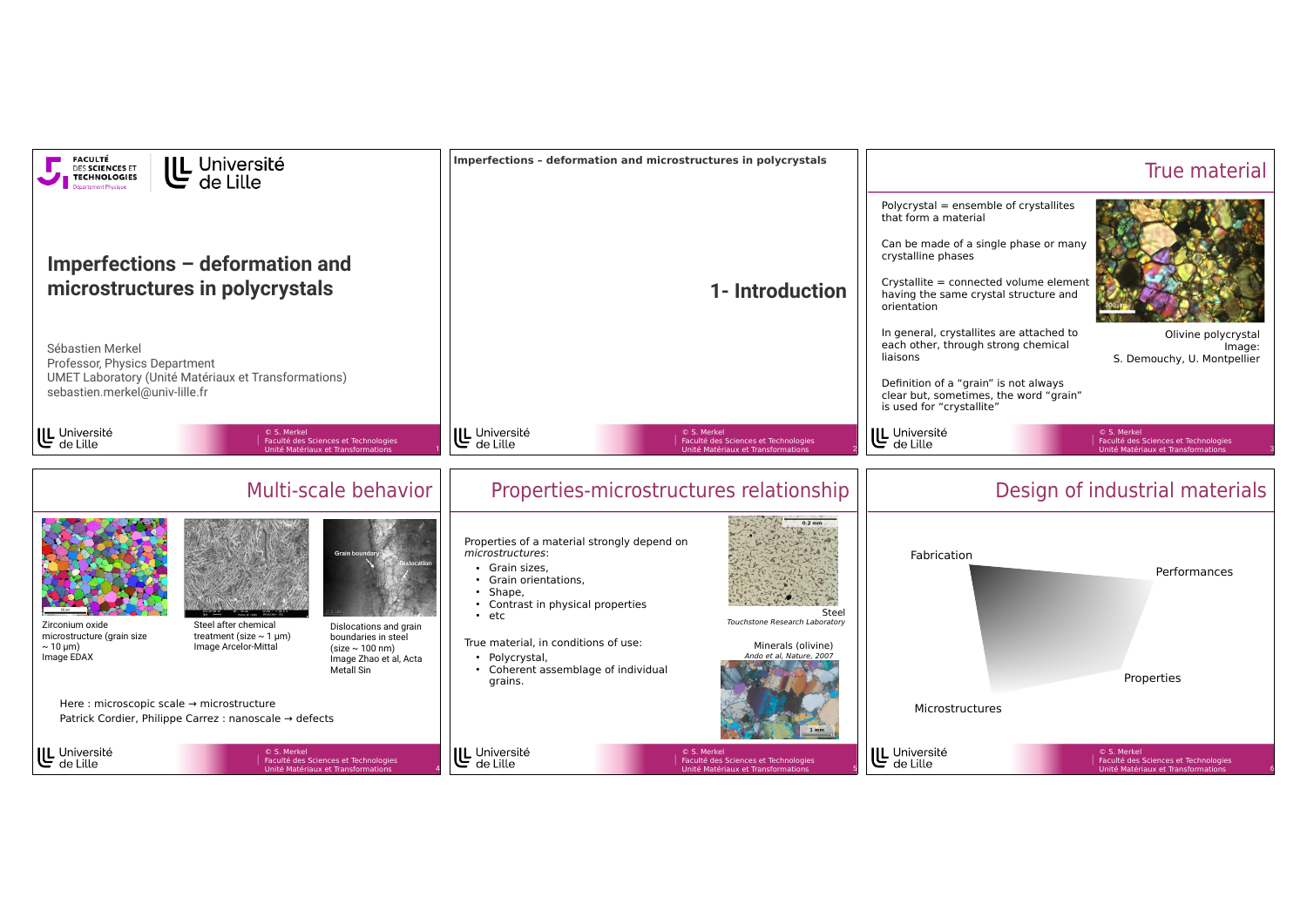| Microstructure                                                                                                                                                                                                                                                                                                                                                                                                                                                                                  | Vocabulary                                                                                                                                                                                                                                                                                                                                                                                                                                                                                                                                            | Why study textures?                                                                                                                                                                                                                                                                                                                                                                                                                                                                                                    |
|-------------------------------------------------------------------------------------------------------------------------------------------------------------------------------------------------------------------------------------------------------------------------------------------------------------------------------------------------------------------------------------------------------------------------------------------------------------------------------------------------|-------------------------------------------------------------------------------------------------------------------------------------------------------------------------------------------------------------------------------------------------------------------------------------------------------------------------------------------------------------------------------------------------------------------------------------------------------------------------------------------------------------------------------------------------------|------------------------------------------------------------------------------------------------------------------------------------------------------------------------------------------------------------------------------------------------------------------------------------------------------------------------------------------------------------------------------------------------------------------------------------------------------------------------------------------------------------------------|
| Qualitative approach:<br>• Describe grain structures, structural phases,<br>• Describe phase and grain boundaries,<br>• Analysis using optical microscopy and other tools.<br>Quantitative approach:<br>• Grain sizes, aspect ratio, domain sizes, connectivity, etc.<br>• Quantitative measurements.<br>Modern quantitative approach:<br>• Probability calculations,<br>• Crystal orientations,<br>• Interfaces analysis,<br>• Calculation of macroscopic properties based on microstructures. | <b>Texture</b> (wikipedia):<br>• In crystallography and materials science: distribution of<br>crystallographic orientations of a polycrystalline sample<br>• In geology: physical appearance or character of a rock, such as<br>grain size, shape, arrangement, and other properties, at both the<br>visible and microscopic scale.<br><b>Fabrics</b><br>• In geology: spatial and geometric configuration of all the elements<br>that make up a rock<br><b>Microstructures</b><br>• In materials sciences: similar to what geologists call a texture | Texture is important in materials science<br>• To optimize performances<br>• Because of their (positive or negative) effects on material behavior<br>Application examples<br>• Turbines<br>• Jet engines (titanium or aluminum alloys)<br>• Nuclear material confinement (zircalloy)<br>$\cdot$ etc.<br>Fabrication processes can generate texture. They can also be used to<br>optimize textures.<br>It is quite difficult to predict texture evolution and the associated<br>materials properties.                   |
| U Université<br>© S. Merkel<br>Faculté des Sciences et Technologies<br>Unité Matériaux et Transformations                                                                                                                                                                                                                                                                                                                                                                                       | U Université<br>Faculté des Sciences et Technologies<br>Unité Matériaux et Transformations                                                                                                                                                                                                                                                                                                                                                                                                                                                            | UL Université<br>de Lille<br>© S. Merkel<br>Faculté des Sciences et Technologies<br>Unité Matériaux et Transformations                                                                                                                                                                                                                                                                                                                                                                                                 |
| Texture and materials properties                                                                                                                                                                                                                                                                                                                                                                                                                                                                | Example: making a beverage can                                                                                                                                                                                                                                                                                                                                                                                                                                                                                                                        | Course outline                                                                                                                                                                                                                                                                                                                                                                                                                                                                                                         |
| Crystals have anisotropy in their physical properties.<br>A material with a sufficient number of randomly orientated crystallites<br>will be isotropic.<br>Most processes for material fabrication do induce non-random<br>orientations<br>$\rightarrow$ most materials have anisotropic physical properties,<br>$\rightarrow$ those properties depend on crystal properties AND<br>microstructures.<br>Anisotropy can be good, you can benefit from it in material design.                     | Making of a aluminum can<br>• Left: simulation of a cup<br>drawing test with<br>aluminium The gray scale<br>indicates the sheet<br>thickness.<br>· Right: experimental result.<br>• Bottom: local orientation<br>changes during drawing.<br>Texture generates anisotropy<br>Pb because on the decreasing<br>sheet thickness<br>Raabe and Roters, International<br>Journal of Plasticity 2004, 20, 339-<br>361                                                                                                                                         | 1) Grain orientation: mathematical representation using Euler angles,<br>rotation matrices, and graphical representation<br>2) Orientations in a polycrystal: mathematical description, experimental<br>measurements, and graphical representation<br>3) Polycrystalline properties calculations: an example on elasticity<br>4) Underlying plasticity mechanisms: slip systems and grain rotations<br>5) Microstructure modeling<br>6) Hexagonal-closed-packed structure<br>7) Overview of typical textures in metals |
| U Université<br>de Lille<br>C S Merkel<br>Faculté des Sciences et Technologies<br>Unité Matériaux et Transformations                                                                                                                                                                                                                                                                                                                                                                            | U Université<br>de Lille<br>© S. Merkel<br>Faculté des Sciences et Technologies<br>de Lille<br>Unité Matériaux et Transformations                                                                                                                                                                                                                                                                                                                                                                                                                     | UL Université<br>de Lille<br>© S. Merkel<br>Faculté des Sciences et Technologies<br>Unité Matériaux et Transformations                                                                                                                                                                                                                                                                                                                                                                                                 |